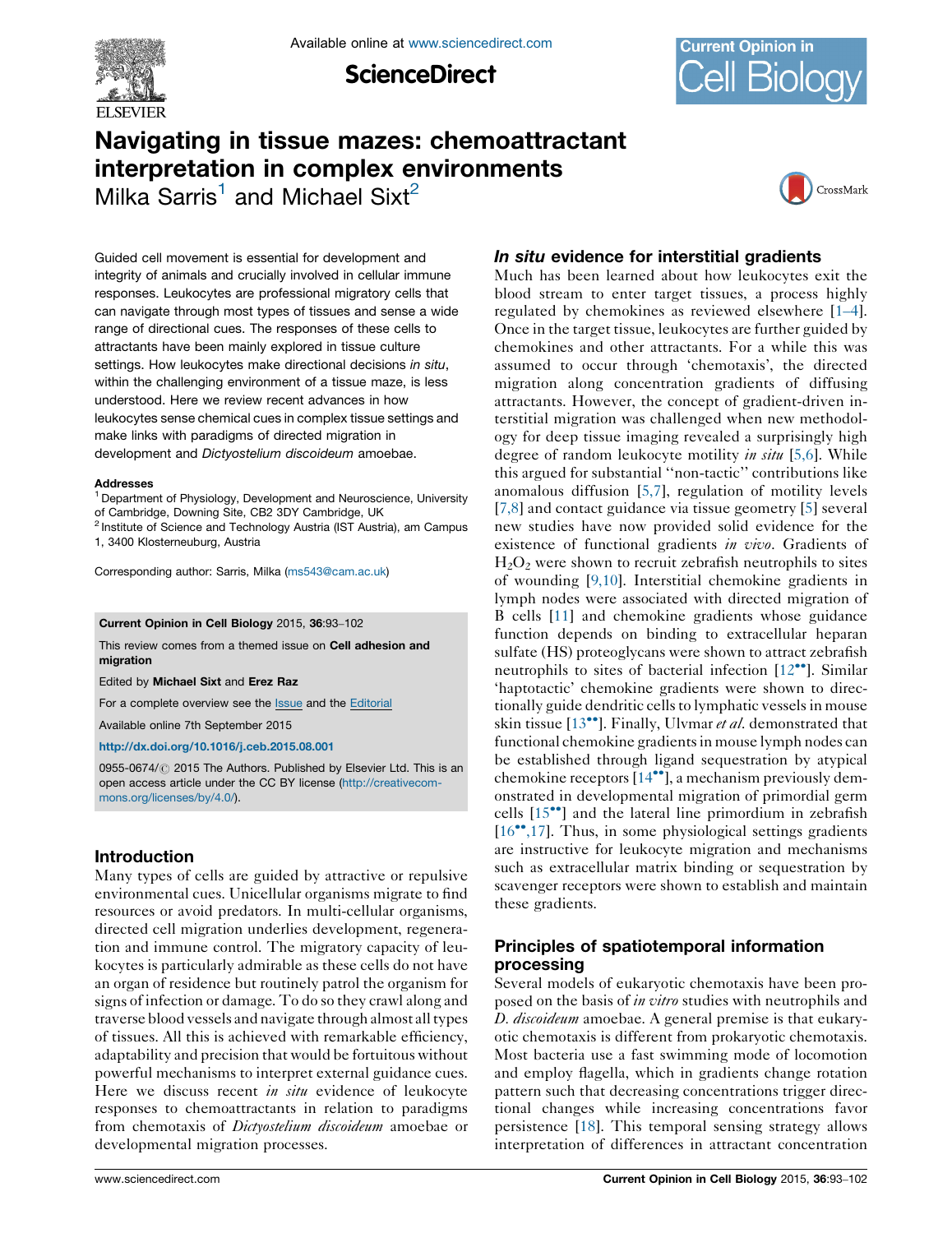<span id="page-1-0"></span>that are not discernible along the small detection surface of bacteria. Animal cells are big and comparably slow and their locomotion is mediated by the cytoskeleton. A key element in this process is the acquisition of cytoskeletal polarity with protrusive extensions at the leading edge and a retracting zone at the rear [[19\]](#page-7-0). The orientation of this front-back polarity towards a gradient has been proposed to result from spatial information processing, whereby differential signal input across the cell generates internally amplified gradients of messenger cascades, which then direct polarity (Figure 1a). Even when their cytoskeleton is disrupted, cells can form internal gradients, demonstrating that spatial signaling is at least partially independent of the locomotive response [\[20,21](#page-7-0)]. The amplification of a shallow external gradient into an explicit polarity axis was explained by a local excitation and global inhibition (LEGI) process [[22\]](#page-7-0), whereby a local signal triggers actin-polymerisation at the cell front and a global inhibitor, which may be of biochemical [\[22\]](#page-7-0) or mechanical [\[23](#page-7-0)] nature, prevents this from occurring at

#### Figure 1



A spectrum of navigational solutions in gradients. The various responses observed in gradients (polarisation along gradient, steering, adjustment of directional speed and slowing down at the source) can be seen as navigational solutions with a different trade-off between gradient reading accuracy and exploratory potential and of differential applicability in 1D, 2D and 3D matrix geometry. Black arrows represent transitions in time and red arrows represent cell movement. (a) Polarisation along gradients. With no prior internal asymmetry (minimum exploration potential) and a strong external asymmetry (maximum gradient reading accuracy), polarity can be fully determined by external gradients, through cell-wide spatial sensing. This is applicable in 2D settings with no other polarising signal present (in confining 1D channels or 3D matrices leukocytes self-polarise independently of external gradients). (b) Steering along gradients. In pre-polarised cells sensitivity of detection is highest at the leading edge and this polarised state can be resistant to reversal (i.e. reversal requires a steep gradient in the opposite direction). Instead, global reassessment of internal polarity in relation to the external gradient ('LEGI-BEN' model) or local spatial sensing along the leading edge ('local coupling' model) can trigger biased extension of protrusions at the front and incremental re-orientation. Alternatively, cells may extend protrusions in an uninformed, random manner, which compete along the leading edge according to differential positive feedback, leading to incremental steering ('pseudopodcentered' model). This strategy ensures high exploration activity, through self-forming protrusions, and high gradient reading accuracy, through redirection of polarity, but requires a 2D or 3D field of exploration. (c) Adjustment of directional speed as cells move along a gradient. This represents a navigational solution whereby polarity is not redirected but reinforced in an informed manner. Here the gradient reading accuracy is lower than in a and b but the exploratory potential is higher, as the cells explore more space through random advancement. In addition this strategy is suitable for migration in 1D tracks as well as 2D and 3D fields. (d) At the end of the spectrum, local deceleration/dwelling ensures that cells that fail to read a gradient and randomly arrive at the target can also locally accumulate. This is the least demanding strategy for the cells as it makes full use of random exploration of the environment and has no special requirements in terms of tissue geometry or gradient shape.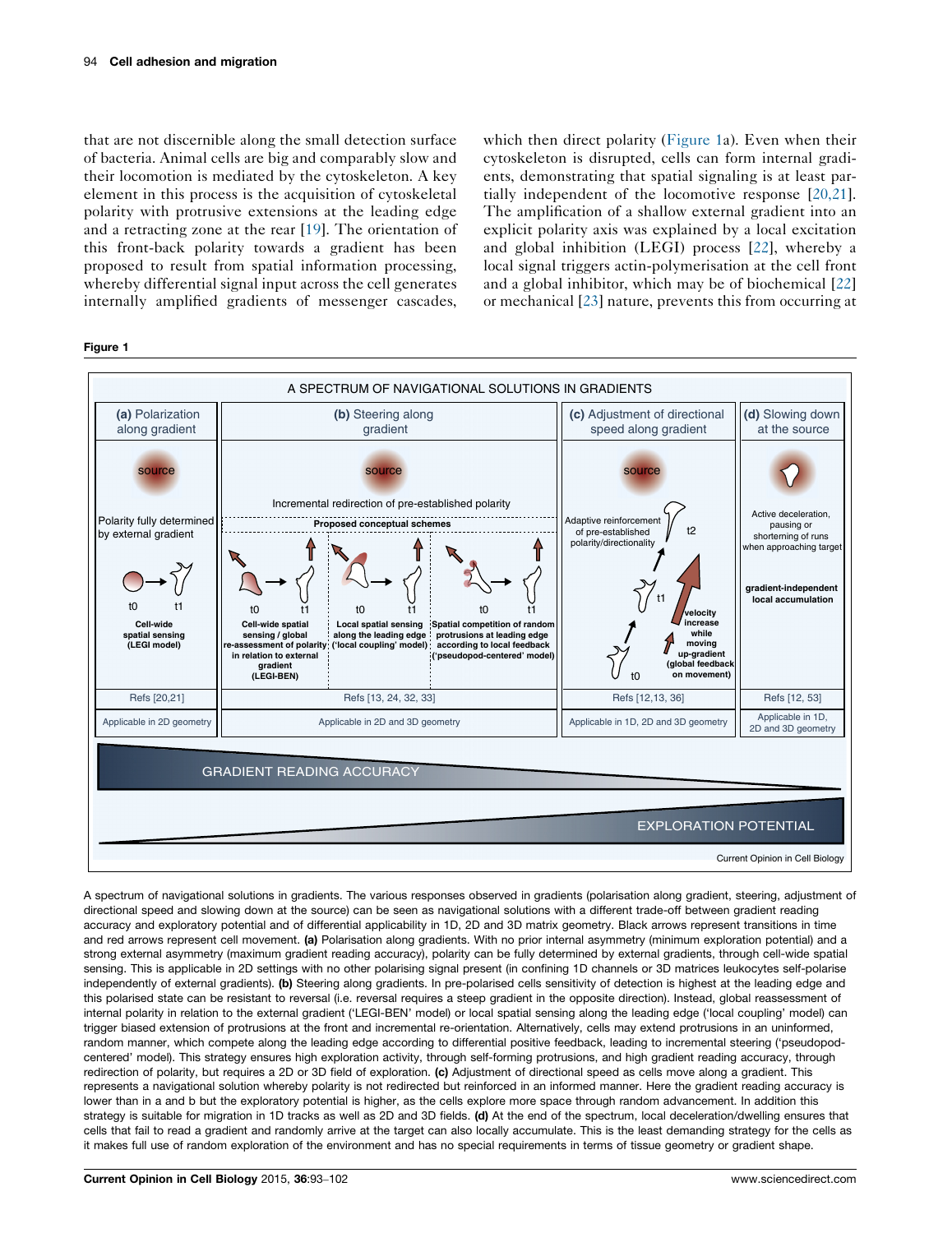the rear. A more evolved version of this model (LEGI-Biased Excitable Network or LEGI-BEN) incorporates an internal stochasticity in this process to account for observed biased-random walk behaviours of cells [\[24](#page-7-0)<sup>\*\*</sup>[,25,26\]](#page-7-0). Here, actin polymerisation behaves as an excitable network on which a LEGI mechanism acts to transiently reduce the excitation threshold  $[24^{\bullet\bullet}, 25, 26]$  $[24^{\bullet\bullet}, 25, 26]$ [\(Figure](#page-1-0) 1b).

Establishment of a polarity axis often arises independently of external gradients, e.g. in response to uniform attractant, as a result of mechanical confinement or spontaneously (possibly by stochastic amplification of internal fluctuations) [[27\]](#page-8-0). In such cases any additional attractant gradient acting ''on top'' needs to redirect the orientation of the polarity axis, meaning that polarity and directional sensing are not necessarily outcomes of the same process. In pre-polarised cells the sensitivity to attractant is usually asymmetric, with the leading edge being more responsive. This was shown in classical micropipette experiments, where placing attractant at the uropod was more likely to trigger a U-turn than reversal of polarity [[22,28](#page-7-0)]. Differential sensitivity was also apparent in optogenetic experiments in zebrafish, where photoactivation of Rac more readily steered neutrophils when applied along the leading edge of already polarised cells [\[29](#page-8-0)\*\*]. Polarised sensitivity can be developmentally determined; for example Dictyostelium amoebae are more resistant to changing direction and prone to perform U-turns at late developmental stages [\[30](#page-8-0)]. Interestingly, using a cocktail of inhibitors to block actin dynamics but preserve cytoskeletal structures, it was shown that polarised sensitivity depends on cytoskeletal architecture but not on cytoskeletal dynamics [\[31](#page-8-0)<sup>••</sup>]. Thus the cytoskeleton appears to primarily provide structural support for polarised responses to stimuli, rather than contribute through intracellular transport, force generation or cell deformation  $[31$ <sup>\*\*</sup>].

As a conceptual framework for guidance of pre-polarised cells a 'local coupling' model was proposed which suggests that spatial sensing across the leading edge, rather than the entire cell, can drive biased protrusion extensions leading to small turns and incremental redirection of polarity [\(Figure](#page-1-0) 1b) [[32](#page-8-0)<sup>••</sup>]. Here, self-polarisation randomises cell orientation but local coupling ofthe internal and externally triggered signal networks at the leading edge leadsto small turns towards the stimulus. This model dissociated global cell polarity from local protrusion dynamics and proposed that information processing happens at the leading edge [\(Figure](#page-1-0) 1b). This is a subtle distinction from models that propose global coupling/integration between a cytoskeletal oscillatory network (CON) and a signal transduction excitable network (STEN) at the level of the whole cell [\[24](#page-7-0)<sup>\*\*</sup>[,26\]](#page-7-0) [\(Figure](#page-1-0) 1b). The CON-STED models take into account a signal-induced long-range inhibitor (i.e. a LEGI process) as a means of integrating signal inputs across the cell, i.e. for every signalling event at the front of the cell there is a corresponding event at the opposite end of the cell.

Signal interpretation can be even less deterministic in weak gradients. According to statistical analyses of protrusion dynamics in *D. discoideum*, spatial resolution of the gradient before protrusion extension is not an absolute requirement. Instead, direction may be determined by autonomous protrusions that are generated by splitting of existing pseudopods and are selectively stabilised when encountering increasing ligand concentrations [\(Figure](#page-1-0) 1b) [\[33](#page-8-0)–35]. This is consistent with the idea of 'pseudo-spatial'/'pseudo-temporal' sensing, discussed in the 1980s [\[36](#page-8-0)], whereby randomly extending protrusions spatially compete along the leading edge and every single protrusion integrates signal intensity over time. The protrusion experiencing the steepest temporal increase dominates and then reorients the cell. This so-called 'pseudopodcentered' model, much like the 'local coupling' model and unlike LEGI-based models, places directional decisionmaking at the level of protrusions/leading edge while polarity merely responds secondarily to the instructions of the dominant protrusion/part of the leading edge [\(Figure](#page-1-0) 1b). A question evoked by this conceptual scheme is how local feedbacks at the level of protrusions are ultimately transformed into global effects on cell polarity. One possibility is that local protrusions and global polarity represent distinct networks acting at different scales, whereby outputs from protrusion networks provide an average, global feedback to the polarity network. Multiple small protrusions would cause weak feedbacks in opposing directions and thus be ineffective. On the contrary, when a protrusion dominates sufficiently over others, the global feedback would be strong enough to perturb the polarity network and redirect the cell. The idea of global feedback from protrusions to polarity is supported by in vivo evi-dence in zebrafish neutrophils [\[29](#page-8-0)<sup>••</sup>]. Here, PI3 kinase was found to be essential for both protrusions and polarity. In wild type cells, local photoactivation of the small GTPase Rac at parts of the leading edge could fully redirect the cell. By contrast, in PI3K-inhibited cells photoactivation of Rac could rescue protrusion defects but not global polarity defects, suggesting that protrusions and polarity are not manifestations of one and the same signaling network and that full redirection of the cell requires feedback from protrusions to polarity.

In line with the concept of global feedback and despite the prevailing dogma of spatial sensing, eukaryotic cells show signs of temporal memory. This was described in early experiments where Dictyostelium amoebae [\[37](#page-8-0)] and neutrophils [[38](#page-8-0)] responded to temporal rises in uniform attractant with directionally persistent motility, while temporal decreases led to directional changes. Moreover, early trajectory analyses of Dictyostelium in spatial gradients showed two behavioural responses: first,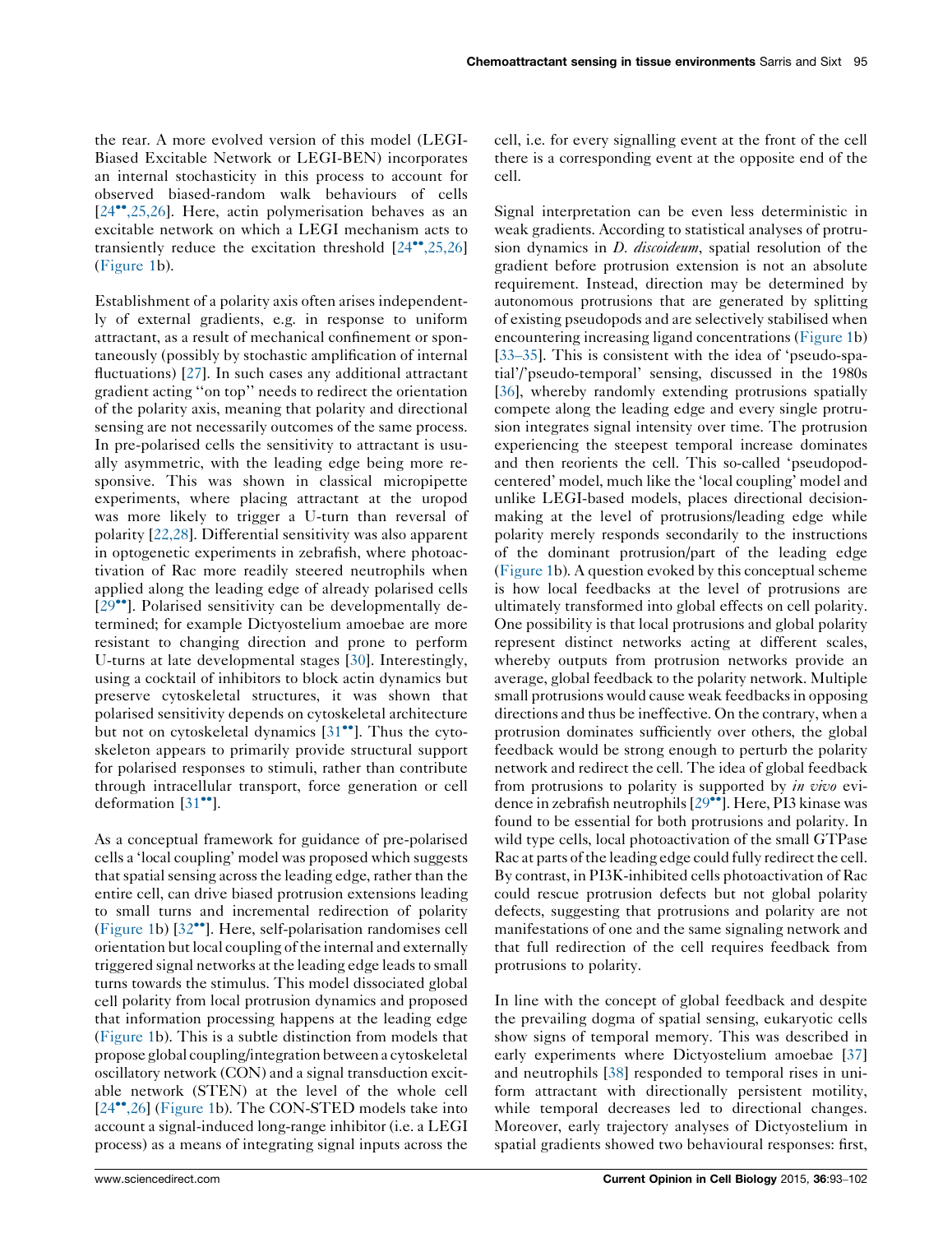correcting cell path by steering in the direction of the source and second, moving faster up-gradient than down-gradient [[36\]](#page-8-0) [\(Figure](#page-1-0) 1b and c). The latter response (often referred to as orthotaxis  $[6,12^{\bullet\bullet},39]$  $[6,12^{\bullet\bullet},39]$  $[6,12^{\bullet\bullet},39]$  $[6,12^{\bullet\bullet},39]$  $[6,12^{\bullet\bullet},39]$ ) was proposed to arise from global temporal feedbacks on cell speed, as cells move through the gradient. Recently, using microfluidic setups to mimic travelling waves of attractant, Dictyostelium amoebae were shown to maintain directional movement when re-stimulated within a limiting period of 6 min and this cellular memory was proposed to underlie self-organised aggregation behaviours in response to pulsatile attractant [\[40](#page-8-0)].

Taken together, there is general agreement that polarity and directional sensing are different processes, whereby polarity and protrusions are manifestations of an internal motility network that can be redirected by external gradients. There are some differences across chemotaxis models as to first, whether this happens through a coupling/integration of internal and external networks (see 'LEGI-BEN/CON-STED' and 'local coupling' model) or through local/global feedback loops (see 'pseudopodcentered' model), second, whether the directional sensing unit is the entire cell (LEGI-BEN/CON-STED), the leading edge ('local coupling' model) or the individual protrusions ('pseudopod-centered' model). In light of these discrepancies, the conceptual categorisation of bacterial and eukaryotic chemotaxis into 'temporal' versus 'spatial' strategies appears more ambiguous than originally proposed.

## Leukocyte behaviour in interstitial gradients in situ

In situ evidence for sub-cellular information processing in leukocyte interstitial navigation is scarce, but some insights have been deduced from cell trajectory analyses. Initial studies revealed kinetic effects of attractants in tissue [\(Figure](#page-4-0) 2). For example chemokines increase random T cell motility within lymph nodes, thereby promoting the detection of rare antigen presenting cells [\[8](#page-7-0)]. Similarly, chemokines were found to enhance T cell speed, facilitating detection of rare Toxoplasma gondii parasites during infection [[7\]](#page-7-0). Analysis of leukocytes migrating in interstitial gradients [\[12](#page-7-0)\*[,13](#page-7-0)\*\*] revealed patterns analogous to Dictyostelium. Two types of directional biases were detected. The first was a bias in average orientation [\(Figure](#page-4-0) 2) as reported for dendritic cells migrating along gradients of Ccl21 in the skin  $[13^{\bullet\bullet}]$  $[13^{\bullet\bullet}]$  $[13^{\bullet\bullet}]$ . Such effects at the level of a cell population may either reflect active turning or prolonged directional persistence. The second was a bias on directional speed, favouring fast movement up-gradient [\(Figures](#page-1-0) 1c and 2). While this component was again detectable in dendritic cells migrating along Ccl21 gradients  $[13^{**}]$  $[13^{**}]$  $[13^{**}]$  it was even the predominant effect observed in zebrafish neutrophils moving along Cxcl8 gradients [[12](#page-7-0)\*\*]. Here, orientation of movement per se was not affected  $[12^{\bullet\bullet}]$  $[12^{\bullet\bullet}]$ . Thus, cells

can apparently chemotax merely by adjusting directional speed without necessarily redirecting polarity. This gradient response could explain earlier reports of chemokinedependent 'jumps' of T cells towards antigen-presenting cells[[41\]](#page-8-0) and directional acceleration of positively selected thymocytes towards the chemoattractive thymic medulla [\[42](#page-8-0)]. Teleologically, adjustment of directional speed through global feedback, seems like a useful strategy in at least two situations: first, when the gradient is too noisy/discontinuous to be spatially resolved across the leading edge or the entire cell (i.e. the external spatial asymmetry is not strong enough to redirect polarity) and second, when movement is physically constrained to one-dimensional tunnels/tracks, such as tissue interstices or scaffolds [[5](#page-7-0)], and cells have limited geometrical free-dom to turn ([Figure](#page-1-0) 1c). It will be important to know what the determinants of directional speed at the sub-cellular level are and how these are influenced by gradients.Actin flow is an interesting candidate; it is perhaps the most universal determinant of cell speed in confined environments [[19,43\]](#page-7-0), it has directionality, may be influenced by attractants through effects on actin-polymerisation and can provide a secondary positive feedback on cell polarity and persistence [[44](#page-8-0)].

Leukocytes can also slow down at target sources of attractant, providing an additional means of cell positioning [\(Figures](#page-1-0) 1d and 2). This effect was described for zebrafish neutrophils upon arriving at sources of Cxcl8 at sites of infection or wounds  $[12^{\bullet\bullet}, 45]$  $[12^{\bullet\bullet}, 45]$  $[12^{\bullet\bullet}, 45]$  and for mouse T cells coming into contact with antigen presenting [[46\]](#page-8-0) or virus-infected cells [\[47](#page-8-0)]. Local deceleration was shown not to be gradient-dependent per se, as inhibition of chemokine-HS interaction, which led to loss of stable gradient formation and directionality, still preserved a certain degree of deceleration and accumulation at the source [\[12](#page-7-0)<sup>\*</sup>]. Thus, chemokine-triggered 'breaks' on leukocyte movement can be seen as the last resort, whereby cells that fail to read the gradient and randomly find the source can still locally accumulate ([Figures](#page-1-0) 1d [and](#page-1-0) 2).

## Strategies to enhance information sampling, resolution and sensitivity of detection

For an ideal response to gradients cells should first, maximise their spatiotemporal sampling-range, second, optimise the resolution of signal and third, precisely adjust their sensitivity to the ambient levels of attractant. Generation of random exploratory protrusions, as described in *D. discoideum*, can be seen as a form of information sampling ([Figure](#page-5-0) 3a). Such active protrusions are evident in leukocytes in vivo; they range from long filopodia in macrophages, to extensive veils in dendritic cells or the smaller lamellipodia of neutrophils and lymphocytes. Another way how cells increase their 'field of view' is the use of temporal memory that was shown to underlie perception of travelling waves of attractant in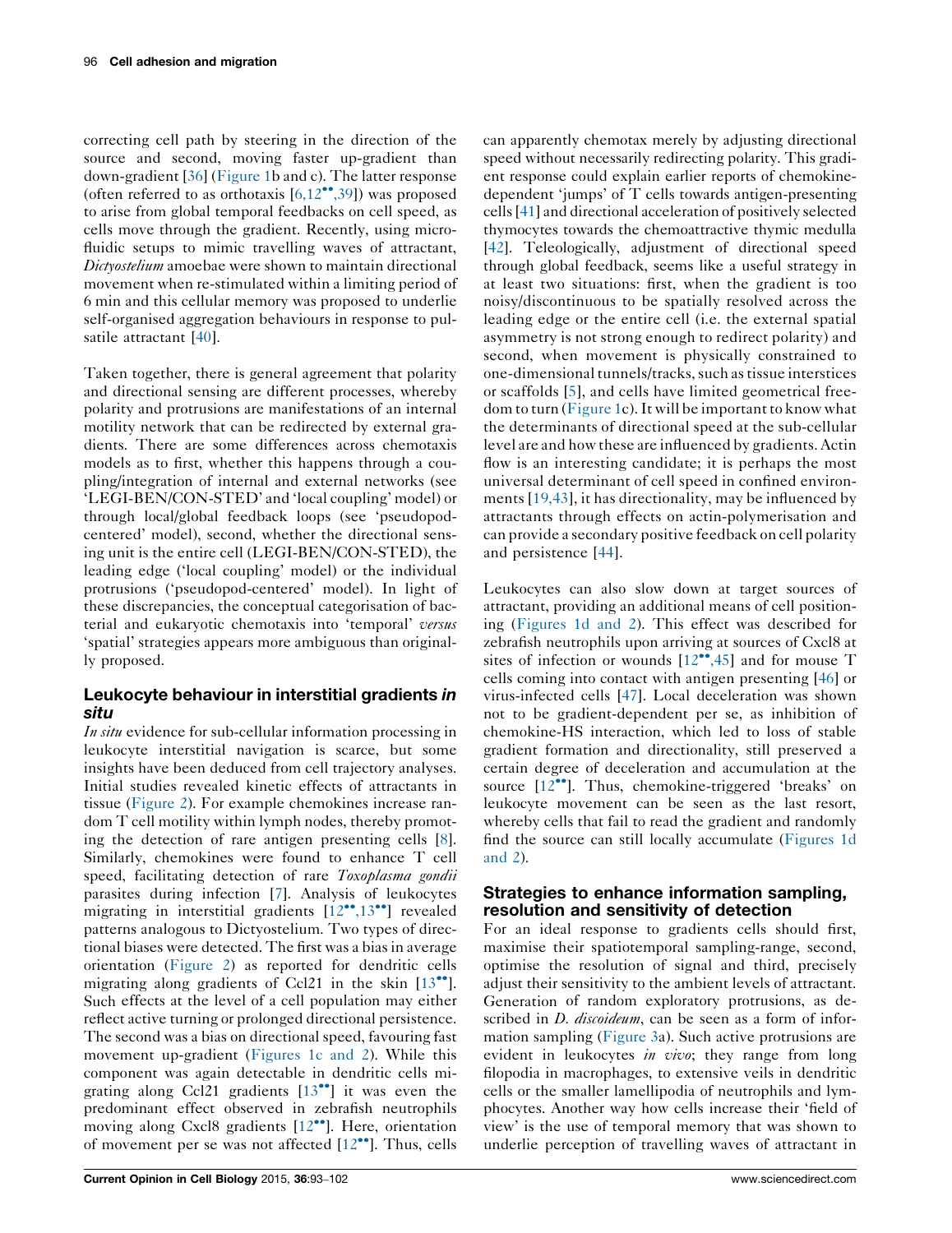<span id="page-4-0"></span>



Leukocyte trajectory modulations by chemoattractants observed in vivo. Rectangles represent migration fields and arrows represent steps of movements (trajectory units). The state of the vectors is represented in the absence (left panel) versus in the presence of the cue (right panels, pink source in the centre). Before addition of the cue the distribution vectors is isotropic in terms of orientation and speed. (a) A bias in vector orientation is found when cells at a given time and distance from the source are more likely to move towards (red vectors) than away from the source. (b) Kinetic effects are found when average vector size is larger regardless of orientation relative to the source. This effect does not lead to local accumulation but favours exploration and dispersal. (c) A bias on directional speed is evident when vector size positively correlates with orientation towards the source, i.e. addition of the cue leads to larger vectors towards the source (red) and smaller vectors in the opposite direction. (d) Down-regulation of motility at the source is reflected by a decrease of average vector size at the target zone independently of orientation.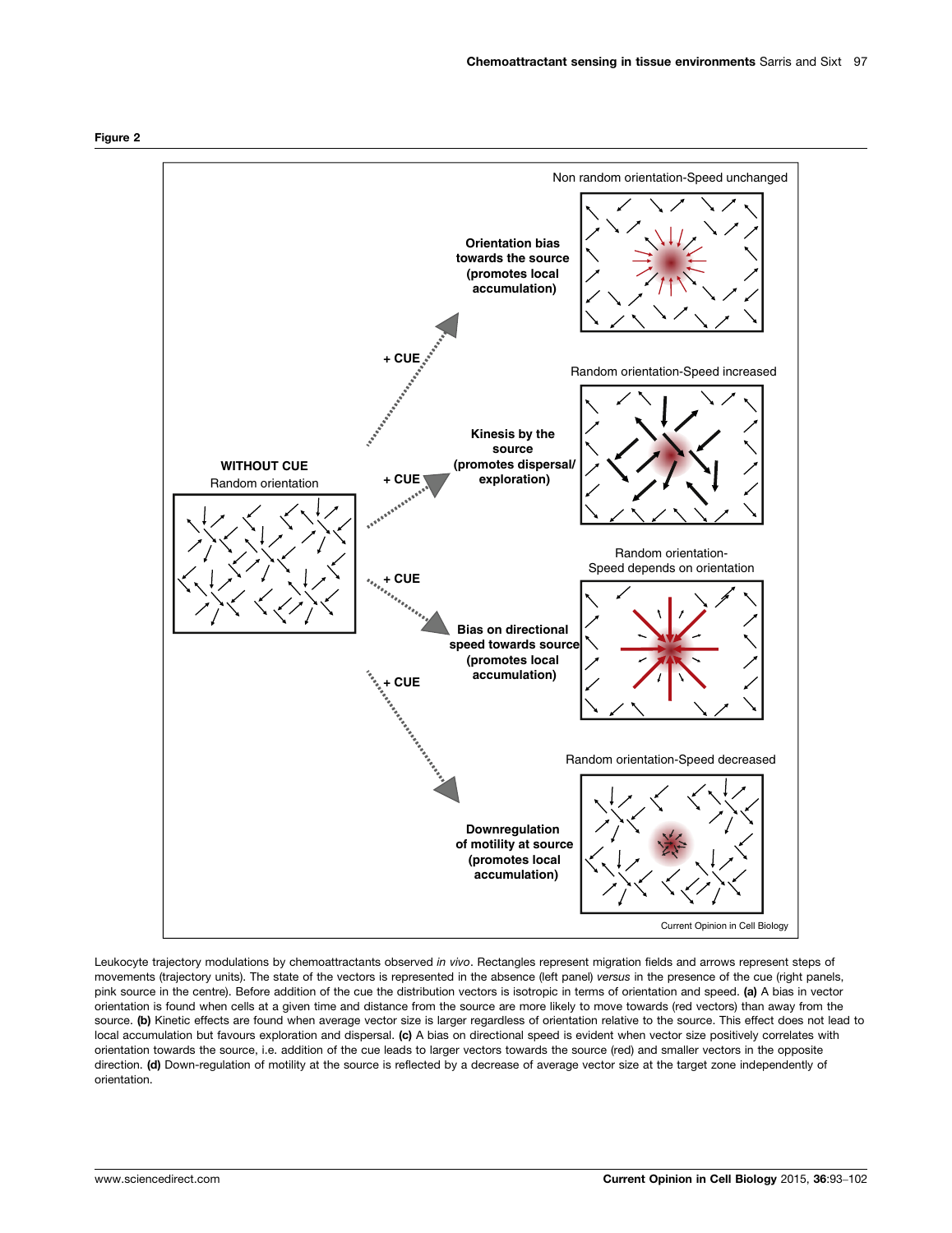<span id="page-5-0"></span>

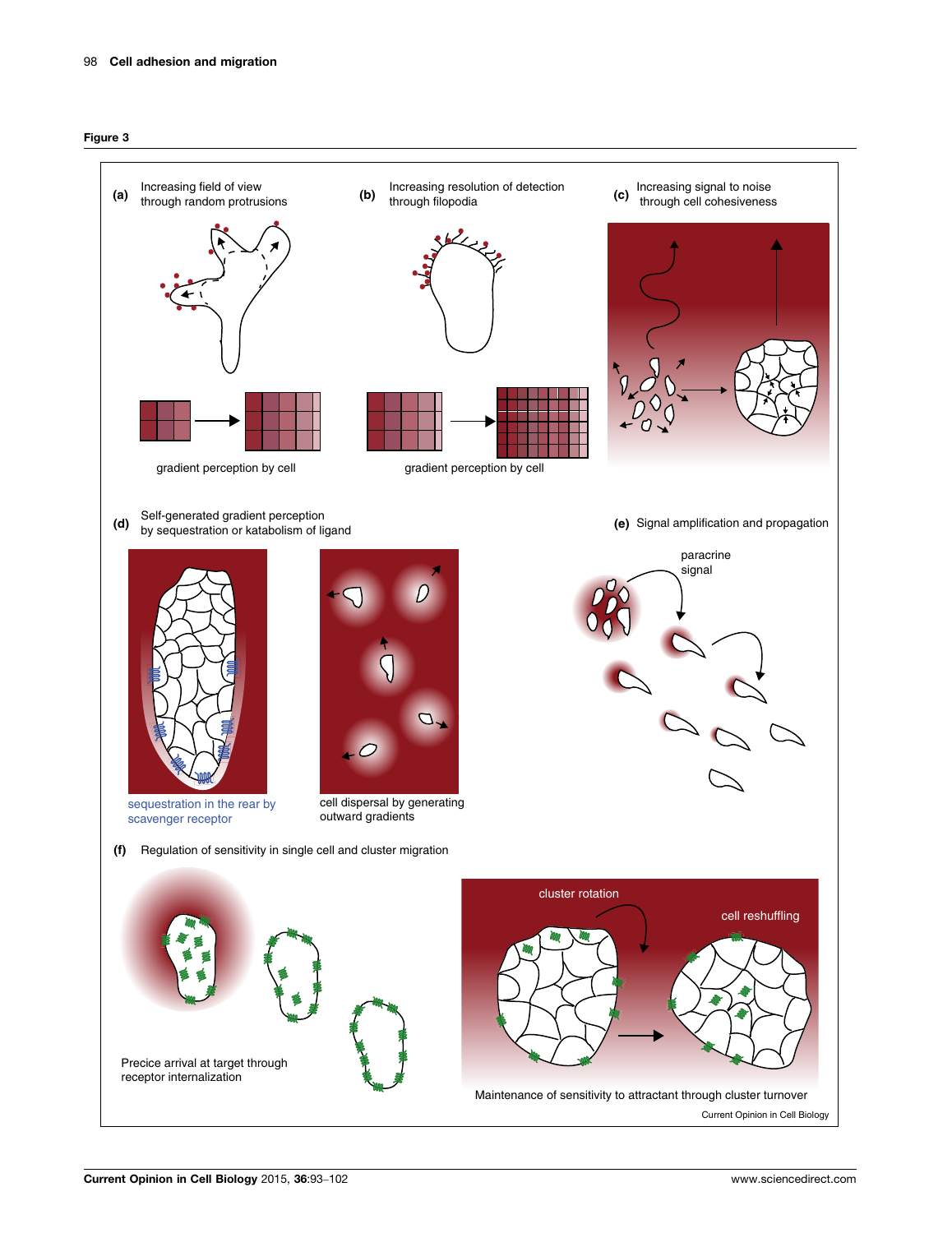D. discoideum. In a spatial gradient, this extends the exploration window beyond the scanning range of protrusions.

Studies of primordial germ cell migration in zebrafish have revealed examples of how cells may increase signal resolution and adapt their sensitivity in situ. Primordial germ cells are directed by gradients of Cxcl12 to the developing gonad, by biased formation of blebs at the front of the cell [[48](#page-8-0)] and polarised distribution of internal pH [\[49\]](#page-8-0). High-resolution imaging revealed extensive filopodia along the cell front that internalised Cxcl12 [\[50](#page-8-0)<sup>••</sup>]. Perturbation of filopodia formation compromised orientation in the gradient, indicating their sensory function. Here, in analogy to the scanning of a digital image, sensory filopodia increase the field of view, while they might also enhance the resolution of the image (i.e. the detection of small differences in attractant concentration) by increasing local receptor density ([Figure](#page-5-0) 3b). Filopodia were also found to improve the accuracy of guidance in zebrafish neural crest cells [[51](#page-8-0)]. It will be interesting to see whether filopodia observed in leukocytes [\[52](#page-8-0)] have a contribution in gradient sensing. With regards to adaptation, receptor internalisation was found to play a key role in gradient interpretation by primordial germ cells ([Figure](#page-5-0) 3f) [[53](#page-8-0)<sup>\*</sup>]. When Cxcl12 receptor internalisation was blocked through C-terminal truncation, cells were found to often overshoot the target. This suggests that receptor internalisation can fine-tune and actively restrict excess motility in proximity to the source, by shortening the 'run' phases and allowing more frequent trajectory corrections. This has interesting parallels with the deceleration effects of chemokines on leukocyte migration, discussed above. Along these lines, the genetic loss of one of the G protein coupled receptor regulatory RGS proteins, which are responsible for appropriate chemokine receptor signal adaptation, led to defective localisation of mouse neutrophils at sites of infection [[54](#page-8-0)]. The dynamics of chemoattractant receptors in leukocytes remain to be assessed in situ, although in vitro evidence has suggested roles for receptor internalisation, oligomerisation and redistribution in gradients [55–[57](#page-8-0)]. Theoretical modelling has also suggested that uneven receptor positioning along the cell surface, whether pre-patterned or induced by chemoattractants, may affect gradient resolution capacity and compensate for any undesirable biases due to the assymmetrical shape of the cell [\[58](#page-8-0)].

## Higher order information management during collective and self-organised cell behaviours

Information management can be strikingly different when cells are migrating collectively. An interesting paradigm was described during chemotaxis of clusters of malignant B cells [\[59](#page-9-0)<sup>°</sup>] and neural crest cells [[60\]](#page-9-0). In both scenarios chemotaxis along chemokine gradients was more accurate when cells migrated in clusters compared to individually migrating cells. Theoretical modelling suggests this property can emerge by cancelling out noise across the cell collective [[59](#page-9-0)- ]. While all cells within the migrating collective seem to sense the attractant, forces generated in random directions are averaged out because of cell cohesiveness and contact inhibition of locomotion, thus minimally affecting the meandering index ([Figure](#page-5-0) 3c) [[59](#page-9-0)[,60\]](#page-9-0). Moreover, in contrast to single malignant cells, which are susceptible to receptor endocytosis-driven chemorepulsion/desensitisation in vitro, clusters maintain sensitivity to chemokine at high concentration through cluster rotation and leader cell turn-over [\[59](#page-9-0)<sup>°</sup>] ([Figure](#page-5-0) 3f).

Another emerging paradigm is the autonomous generation of gradients by migrating cells [\(Figure](#page-5-0) 3d). During lateral line primordium migration in zebrafish, directed migration occurs across a stretch of uniform attractant [[16](#page-7-0)<sup>\*\*</sup>[,17](#page-7-0)]. Here, the directional perception is generated by the primordium itself through asymmetric modification of the attractant field, by chemokine sequestration at the rear of the collective. It is unclear whether such a mechanism may also occur in leukocyte migration, but worth considering as atypical chemokine receptors have been reported to have cell-autonomous effects in these cells [[61](#page-9-0)].Interestingly, autonomous gradient generation at the single cell level was recently described during melanoma cell dispersal [[62](#page-9-0)<sup>••</sup>]. Here individual melanoma cells act as sinks of their own attractant by breaking down lysophosphatidic acid (LPA), an attractant locally present in malignant tissue, thereby generating outward gradients of LPA and promoting cell spreading [\(Figure](#page-5-0) 3d).

Neutrophil swarming is yet another example of collective migration that has been observed in inflammatory situations in mouse and zebrafish tissue  $[63, 64^{\bullet\bullet}, 65]$ , and bears striking similarities with the aggregation of *D. discoideum* amoebae. In vitro studies with human neutrophils  $[66$  $[66$ <sup>\*</sup>] and mouse genetic experiments [[64](#page-9-0)<sup>••</sup>] have determined this response to be highly dependent on neutrophil

(Figure 3 Legend) Strategies to improve or self-generate interpretation of chemoattractants in single cells or collectives. (a) Extension of exploratory protrusions increases the field of exploration. Chemoattractant molecules are shown in red. (b) In primordial germ cells, filopodia increase the units of detection (receptor-bearing membrane), improving the resolution of the gradient. (c) Increasing signal to noise ratio by averaging information across a cell collective. Forces in random directions are cancelled out through cohesiveness and contact inhibition of locomotion. (d) Self-driven directional perception. —In the lateral line primordium gradient perception is generated through polarised sequestration of ligand by scavenger receptors at the rear of the collective. Melanoma cells catabolise attractant along a uniform field of ligand, leading to outward gradients and cell dispersal. (e) Signal relay and amplification through autocrine and paracrine effects. (f) Management of sensitivity in single cells and collectives. Primordial germ cell motility is down-regulated at the source via receptor internalisation, allowing precise arrival. Clusters avoid chemorepulsion by cluster rotation and renewal of cells with available receptors at the surface of the collective.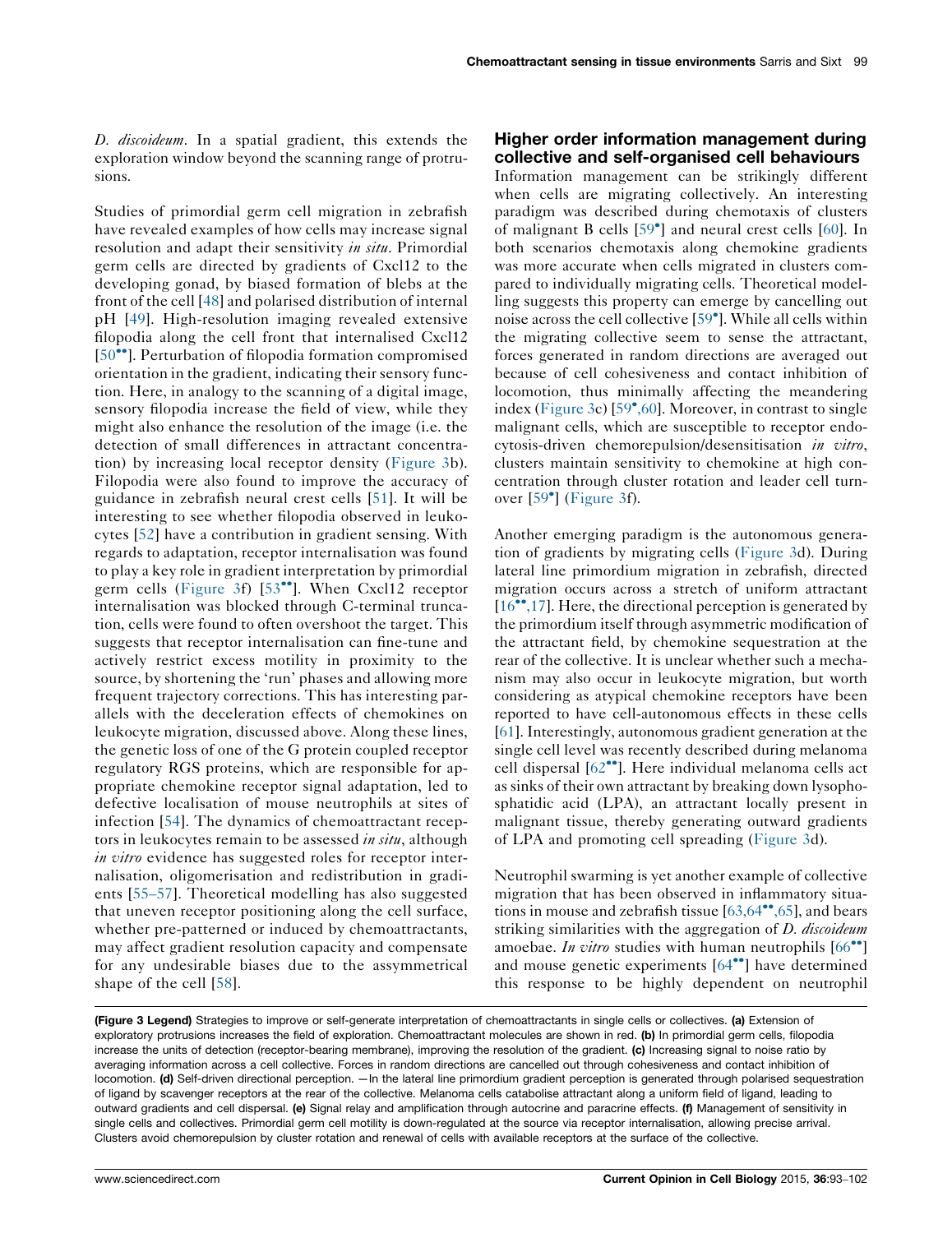<span id="page-7-0"></span>production of their own attractant, leukotriene B4 (LTB4). Here paracrine LTB4 signalling is thought to extend neutrophil recruitment range, while autocrine LTB4 signalling may further enhance directionality [\(Figure](#page-5-0) 3e) [[66](#page-9-0)<sup>••</sup>].

#### Concluding remarks

Guidance of cells is demanding and cannot afford to fail. The spectrum of strategies to read gradients or navigate independently of gradients can be seen as evidence of robustness as well as adaptation to specific physiological contexts. For example gradient interpretation in some situations may be geared towards accuracy whereas in others it may be optimised for better exploration [\(Figure](#page-1-0) 1). We are only beginning to understand interstitial guidance in its real complexity and dimensions. Recent advances in imaging technologies, breakthroughs in gene targeting, the implementation of optogenetics to spatiotemporally manipulate cell signalling [\[67,68\]](#page-9-0) and accessible model organisms provide an ideal ground for further in situ interrogations of cell guidance and new answers to old questions.

#### Acknowledgements

This effort was supported by the Medical Research Council, UK (MR/ L019523/1 to M. Sarris) and the European Research Council (StG 281556 to M. Sixt).

#### References and recommended reading

Papers of particular interest, published within the period of review, have been highlighted as:

- of special interest
- of special interest<br>•• of outstanding interest
- 1. [Nourshargh](http://refhub.elsevier.com/S0955-0674(15)00106-4/sbref0345) S, Hordijk PL, Sixt M: Breaching multiple barriers: leukocyte motility through venular walls and the [interstitium](http://refhub.elsevier.com/S0955-0674(15)00106-4/sbref0345). Nat Rev Mol Cell Biol 2010, 11[:366-378.](http://refhub.elsevier.com/S0955-0674(15)00106-4/sbref0345)
- 2. [Kolaczkowska](http://refhub.elsevier.com/S0955-0674(15)00106-4/sbref0350) E, Kubes P: Neutrophil recruitment and function in health and [inflammation](http://refhub.elsevier.com/S0955-0674(15)00106-4/sbref0350). Nat Rev Immunol 2013, 13:159-175.
- 3. [Nourshargh](http://refhub.elsevier.com/S0955-0674(15)00106-4/sbref0355) S, Alon R: Leukocyte migration into inflamed tissues. Immunity 2014, 41(5)[:694-707.](http://refhub.elsevier.com/S0955-0674(15)00106-4/sbref0355)
- 4. Rot A, von Andrian UH: [Chemokines](http://refhub.elsevier.com/S0955-0674(15)00106-4/sbref0360) in innate and adaptive host defense: basic [chemokinese](http://refhub.elsevier.com/S0955-0674(15)00106-4/sbref0360) grammar for immune cells. Annu Rev Immunol 2004, 22[:891-928.](http://refhub.elsevier.com/S0955-0674(15)00106-4/sbref0360)
- 5. Cahalan MD, Parker I: [Choreography](http://refhub.elsevier.com/S0955-0674(15)00106-4/sbref0365) of cell motility and interaction dynamics imaged by two-photon [microscopy](http://refhub.elsevier.com/S0955-0674(15)00106-4/sbref0365) in [lymphoid](http://refhub.elsevier.com/S0955-0674(15)00106-4/sbref0365) organs. Annu Rev Immunol 2008, 26:585-626.
- 6. Textor J, Peixoto A, [Henrickson](http://refhub.elsevier.com/S0955-0674(15)00106-4/sbref0370) SE, Sinn M, von Andrian UH, [Westermann](http://refhub.elsevier.com/S0955-0674(15)00106-4/sbref0370) J: Defining the quantitative limits of intravital twophoton [lymphocyte](http://refhub.elsevier.com/S0955-0674(15)00106-4/sbref0370) tracking. Proc Natl Acad Sci U S A 2011, 108[:12401-12406.](http://refhub.elsevier.com/S0955-0674(15)00106-4/sbref0370)
- 7. Harris TH, Banigan EJ, [Christian](http://refhub.elsevier.com/S0955-0674(15)00106-4/sbref0375) DA, Konradt C, Tait Wojno ED, Norose K, Wilson EH, John B, [Weninger](http://refhub.elsevier.com/S0955-0674(15)00106-4/sbref0375) W, Luster AD et al.: Generalized Levy walks and the role of [chemokines](http://refhub.elsevier.com/S0955-0674(15)00106-4/sbref0375) in [migration](http://refhub.elsevier.com/S0955-0674(15)00106-4/sbref0375) of effector CD8 + T cells. Nature 2012, 486:545-548.
- 8. Worbs T, Bernhardt G, Forster R: Factors [governing](http://refhub.elsevier.com/S0955-0674(15)00106-4/sbref0380) the intranodal migration behavior of T [lymphocytes](http://refhub.elsevier.com/S0955-0674(15)00106-4/sbref0380). Immunol Rev 2008, 221[:44-63.](http://refhub.elsevier.com/S0955-0674(15)00106-4/sbref0380)
- 9. Niethammer P, Grabher C, Look AT, Mitchison TJ: A [tissue-scale](http://refhub.elsevier.com/S0955-0674(15)00106-4/sbref0385) gradient of [hydrogen](http://refhub.elsevier.com/S0955-0674(15)00106-4/sbref0385) peroxide mediates rapid wound [detection](http://refhub.elsevier.com/S0955-0674(15)00106-4/sbref0385) in zebrafish. Nature 2009, 459:996-999.
- 10. Yoo SK, Starnes TW, Deng Q, [Huttenlocher](http://refhub.elsevier.com/S0955-0674(15)00106-4/sbref0390) A: Lyn is a redox sensor that mediates [leukocyte](http://refhub.elsevier.com/S0955-0674(15)00106-4/sbref0390) wound attraction in vivo. Nature 2011, 480[:109-112.](http://refhub.elsevier.com/S0955-0674(15)00106-4/sbref0390)
- 11. Okada T, Miller MJ, Parker I, Krummel MF, [Neighbors](http://refhub.elsevier.com/S0955-0674(15)00106-4/sbref0395) M, Hartley SB, O'Garra A, Cahalan MD, Cyster JG: [Antigen-engaged](http://refhub.elsevier.com/S0955-0674(15)00106-4/sbref0395) B cells undergo [chemotaxis](http://refhub.elsevier.com/S0955-0674(15)00106-4/sbref0395) toward the T zone and form motile [conjugates](http://refhub.elsevier.com/S0955-0674(15)00106-4/sbref0395) with helper T cells. PLoS Biol 2005, 3:e150.
- 12. Sarris M, Masson JB, Maurin D, Van der Aa LM, [Boudinot](http://refhub.elsevier.com/S0955-0674(15)00106-4/sbref0400) P, Lortat-
- --Jacob H, Herbomel P: [Inflammatory](http://refhub.elsevier.com/S0955-0674(15)00106-4/sbref0400) chemokines direct and restrict [leukocyte](http://refhub.elsevier.com/S0955-0674(15)00106-4/sbref0400) migration within live tissues as glycanbound gradients. Curr Biol 2012, 22[:2375-2382.](http://refhub.elsevier.com/S0955-0674(15)00106-4/sbref0400)

Together with Ref. [13<sup>\*</sup>], this study provides the first direct description of gradient-guided interstitial leukocyte migration in situ.

- 13. Weber M, [Hauschild](http://refhub.elsevier.com/S0955-0674(15)00106-4/sbref0405) R, Schwarz J, Moussion C, de Vries I,
- --Legler DF, Luther SA, [Bollenbach](http://refhub.elsevier.com/S0955-0674(15)00106-4/sbref0405) T, Sixt M: Interstitial dendritic cell guidance by [haptotactic](http://refhub.elsevier.com/S0955-0674(15)00106-4/sbref0405) chemokine gradients. Science 2013, 339[:328-332.](http://refhub.elsevier.com/S0955-0674(15)00106-4/sbref0405)

Together with Ref. [12<sup>••</sup>], this study provides the first direct description of gradient-guided interstitial leukocyte migration in situ.

14. [Ulvmar](http://refhub.elsevier.com/S0955-0674(15)00106-4/sbref0410) MH, Werth K, Braun A, Kelay P, Hub E, Eller K, Chan L, --Lucas B, [Novitzky-Basso](http://refhub.elsevier.com/S0955-0674(15)00106-4/sbref0410) I, Nakamura K et al.: The atypical [chemokine](http://refhub.elsevier.com/S0955-0674(15)00106-4/sbref0410) receptor CCRL1 shapes functional CCL21 [gradients](http://refhub.elsevier.com/S0955-0674(15)00106-4/sbref0410) in lymph nodes. Nat Immunol 2014, 15:623-630.

This study is the first to describe gradient patterning by atypical chemokine receptors in the immune system. See also Ref. [15\*].

15. Boldajipour B, Mahabaleshwar H, Kardash E, [Reichman-Fried](http://refhub.elsevier.com/S0955-0674(15)00106-4/sbref0415) M, --Blaser H, Minina S, Wilson D, Xu Q, Raz E: Control of [chemokine](http://refhub.elsevier.com/S0955-0674(15)00106-4/sbref0415)guided cell migration by ligand [sequestration](http://refhub.elsevier.com/S0955-0674(15)00106-4/sbref0415). Cell 2008, 132[:463-473.](http://refhub.elsevier.com/S0955-0674(15)00106-4/sbref0415)

This study is the first to describe ligand sequestration by atypical chemokine receptors as a chemotactic gradient patterning mechanism.

16. Dona E, Barry JD, Valentin G, Quirin C, [Khmelinskii](http://refhub.elsevier.com/S0955-0674(15)00106-4/sbref0420) A, Kunze A,  $\bullet$ Durdu S, Newton LR, [Fernandez-Minan](http://refhub.elsevier.com/S0955-0674(15)00106-4/sbref0420) A, Huber W et al.: Directional tissue migration through a [self-generated](http://refhub.elsevier.com/S0955-0674(15)00106-4/sbref0420) [chemokine](http://refhub.elsevier.com/S0955-0674(15)00106-4/sbref0420) gradient. Nature 2013, 503:285-289.

Together with Ref. [17], this study provides the first example of a selfgenerated gradient formation in a cell collective.

17. [Venkiteswaran](http://refhub.elsevier.com/S0955-0674(15)00106-4/sbref0425) G, Lewellis SW, Wang J, Reynolds E, Nicholson C, Knaut H: Generation and dynamics of an [endogenous,](http://refhub.elsevier.com/S0955-0674(15)00106-4/sbref0425) self[generated](http://refhub.elsevier.com/S0955-0674(15)00106-4/sbref0425) signaling gradient across a migrating tissue. Cell 2013, 155[:674-687.](http://refhub.elsevier.com/S0955-0674(15)00106-4/sbref0425)

Together with Ref. [16<sup>\*</sup>], this study provides the first example of a selfgenerated gradient formation in a cell collective.

- 18. Bray D, Levin MD, Lipkow K: The [chemotactic](http://refhub.elsevier.com/S0955-0674(15)00106-4/sbref0430) behavior of [computer-based](http://refhub.elsevier.com/S0955-0674(15)00106-4/sbref0430) surrogate bacteria. Curr Biol 2007:1712-1719.
- 19. [Lammermann](http://refhub.elsevier.com/S0955-0674(15)00106-4/sbref0435) T, Sixt M: Mechanical modes of 'amoeboid' cell [migration](http://refhub.elsevier.com/S0955-0674(15)00106-4/sbref0435). Curr Opin Cell Biol 2009, 21:636-644.
- 20. Parent CA, [Blacklock](http://refhub.elsevier.com/S0955-0674(15)00106-4/sbref0440) BJ, Froehlich WM, Murphy DB, [Devreotes](http://refhub.elsevier.com/S0955-0674(15)00106-4/sbref0440) PN: G protein signaling events are activated at the leading edge of [chemotactic](http://refhub.elsevier.com/S0955-0674(15)00106-4/sbref0440) cells. Cell 1998, 95:81-91.
- 21. Servant G, Weiner OD, [Herzmark](http://refhub.elsevier.com/S0955-0674(15)00106-4/sbref0445) P, Balla T, Sedat JW, Bourne HR: Polarization of [chemoattractant](http://refhub.elsevier.com/S0955-0674(15)00106-4/sbref0445) receptor signaling during neutrophil [chemotaxis](http://refhub.elsevier.com/S0955-0674(15)00106-4/sbref0445). Science 2000, 287:1037-1040.
- 22. Swaney KF, Huang CH, Devreotes PN: Eukaryotic [chemotaxis:](http://refhub.elsevier.com/S0955-0674(15)00106-4/sbref0450) a network of signaling pathways controls motility, [directional](http://refhub.elsevier.com/S0955-0674(15)00106-4/sbref0450) sensing, and polarity. Annu Rev Biophys 2010, 39[:265-289.](http://refhub.elsevier.com/S0955-0674(15)00106-4/sbref0450)
- 23. Houk AR, Jilkine A, Mejean CO, [Boltyanskiy](http://refhub.elsevier.com/S0955-0674(15)00106-4/sbref0455) R, Dufresne ER, Angenent SB, Altschuler SJ, Wu LF, Weiner OD: **Membrane tension** [maintains](http://refhub.elsevier.com/S0955-0674(15)00106-4/sbref0455) cell polarity by confining signals to the leading edge during [neutrophil](http://refhub.elsevier.com/S0955-0674(15)00106-4/sbref0455) migration. Cell 2012, 148:175-188.
- 24. Huang CH, Tang M, Shi C, Iglesias PA, [Devreotes](http://refhub.elsevier.com/S0955-0674(15)00106-4/sbref0460) PN: An
- -excitable signal integrator couples to an idling [cytoskeletal](http://refhub.elsevier.com/S0955-0674(15)00106-4/sbref0460) oscillator to drive cell [migration](http://refhub.elsevier.com/S0955-0674(15)00106-4/sbref0460). Nat Cell Biol 2013, 15[:1307-1316.](http://refhub.elsevier.com/S0955-0674(15)00106-4/sbref0460)

This study provides a conceptual framework for chemotaxis as a signal transduction excitable network superimposed on a cytoskeletal oscillatory network. In this model the whole cell integrates activity from a global, internal and a global, external network. This is different to models dis-<br>cussed in references [[32](#page-8-0)\*\*[,33\]](#page-8-0), where interpretation of the gradient happens at the protrusive cell front, either by integrating information along the leading edge (Ref.  $[32^{\bullet\bullet}]$  $[32^{\bullet\bullet}]$ ) or via competition for feedback between self-forming protrusions (Ref. [[33](#page-8-0)]).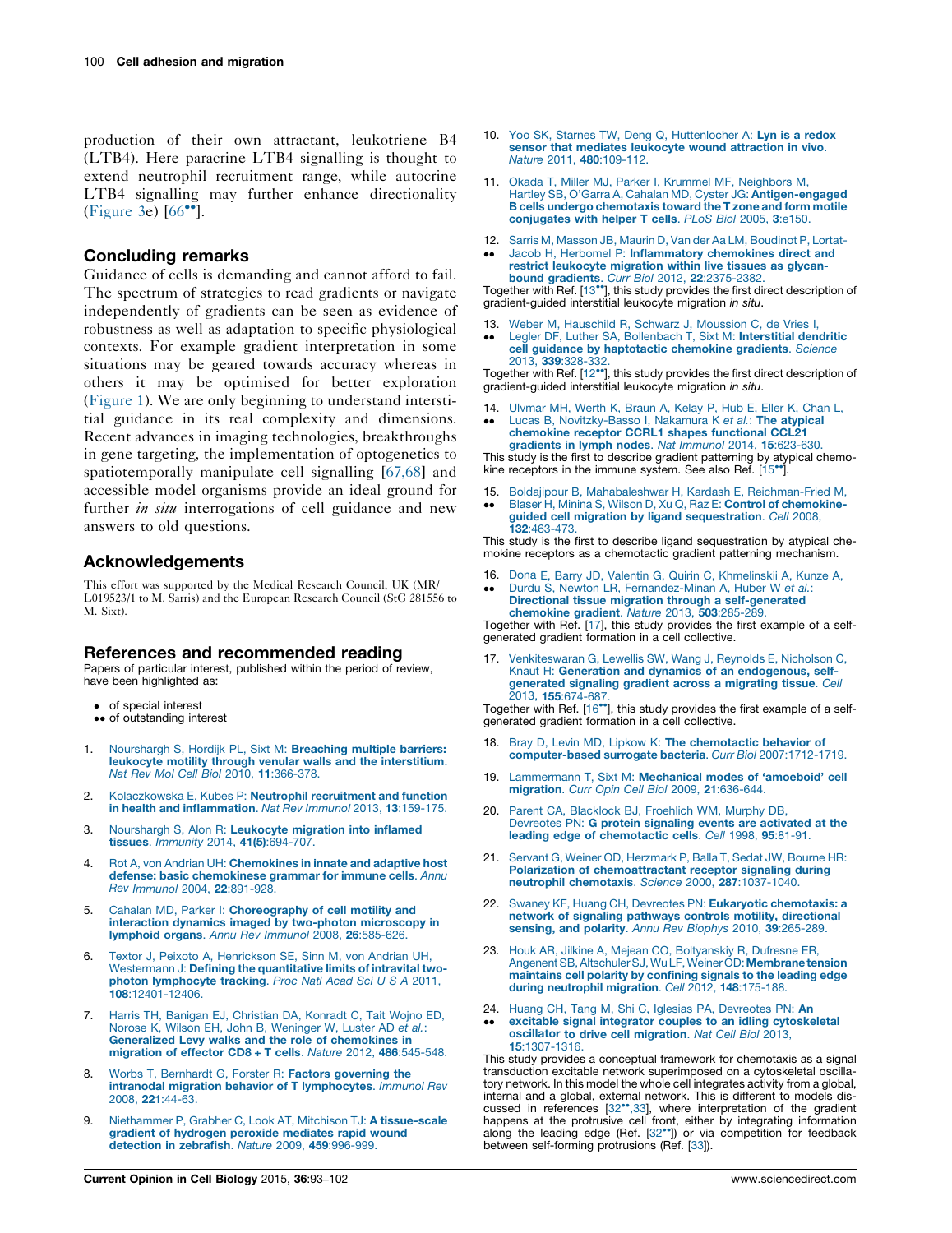- <span id="page-8-0"></span>25. Iglesias PA, Devreotes PN: Biased excitable [networks:](http://refhub.elsevier.com/S0955-0674(15)00106-4/sbref0465) how cells direct motion in response to [gradients](http://refhub.elsevier.com/S0955-0674(15)00106-4/sbref0465). Curr Opin Cell Biol 2012, 24[:245-253.](http://refhub.elsevier.com/S0955-0674(15)00106-4/sbref0465)
- 26. Tang M, Wang M, Shi C, Iglesias PA, [Devreotes](http://refhub.elsevier.com/S0955-0674(15)00106-4/sbref0470) PN, Huang CH: [Evolutionarily](http://refhub.elsevier.com/S0955-0674(15)00106-4/sbref0470) conserved coupling of adaptive and excitable networks mediates eukaryotic [chemotaxis](http://refhub.elsevier.com/S0955-0674(15)00106-4/sbref0470). Nat Commun 2014, 5[:5175.](http://refhub.elsevier.com/S0955-0674(15)00106-4/sbref0470)
- 27. [Wedlich-Soldner](http://refhub.elsevier.com/S0955-0674(15)00106-4/sbref0475) R, Li R: Spontaneous cell polarization: [undermining](http://refhub.elsevier.com/S0955-0674(15)00106-4/sbref0475) determinism. Nat Cell Biol 2003, 5:267-270.
- 28. Zigmond SH, Levitsky HI, Kreel BJ: Cell polarity: an [examination](http://refhub.elsevier.com/S0955-0674(15)00106-4/sbref0480) of its behavioral expression and its [consequences](http://refhub.elsevier.com/S0955-0674(15)00106-4/sbref0480) for [polymorphonuclear](http://refhub.elsevier.com/S0955-0674(15)00106-4/sbref0480) leukocyte chemotaxis. J Cell Biol 1981, 89[:585-592.](http://refhub.elsevier.com/S0955-0674(15)00106-4/sbref0480)
- 29. Yoo SK, Deng Q, Cavnar PJ, Wu YI, Hahn KM, [Huttenlocher](http://refhub.elsevier.com/S0955-0674(15)00106-4/sbref0485) A:  $\bullet$ -[Differential](http://refhub.elsevier.com/S0955-0674(15)00106-4/sbref0485) regulation of protrusion and polarity by PI3K during [neutrophil](http://refhub.elsevier.com/S0955-0674(15)00106-4/sbref0485) motility in live zebrafish. Dev Cell 2010, 18[:226-236.](http://refhub.elsevier.com/S0955-0674(15)00106-4/sbref0485)

This study shows that protrusions and polarity are differentially regulated, which has implications on the nature of feedback loops required for redirecting cell migration.

- 30. Rericha EC, Parent CA: Steering in [quadruplet:](http://refhub.elsevier.com/S0955-0674(15)00106-4/sbref0490) the complex signaling pathways directing [chemotaxis](http://refhub.elsevier.com/S0955-0674(15)00106-4/sbref0490). Sci Signal 2008, 1[:pe26.](http://refhub.elsevier.com/S0955-0674(15)00106-4/sbref0490)
- 31. Wang MJ, [Artemenko](http://refhub.elsevier.com/S0955-0674(15)00106-4/sbref0495) Y, Cai WJ, Iglesias PA, Devreotes PN: The
- $\bullet$ directional response of [chemotactic](http://refhub.elsevier.com/S0955-0674(15)00106-4/sbref0495) cells depends on a balance between cytoskeletal [architecture](http://refhub.elsevier.com/S0955-0674(15)00106-4/sbref0495) and the external gradient. Cell Rep 2014, 9[:1110-1121.](http://refhub.elsevier.com/S0955-0674(15)00106-4/sbref0495)

This study clarifies the role of the actin cytoskeleton in polarised responses to external gradients.

32. [Arrieumerlou](http://refhub.elsevier.com/S0955-0674(15)00106-4/sbref0500) C, Meyer T: A local coupling model and compass •• parameter for eukaryotic chemotaxis. *Dev Cell* 2005, 8:215-227.<br>This study provided a conceptual framework of chemotaxis as a process parameter for eukaryotic chemotaxis. Dev Cell 2005, 8:215-227. superimposed on internally driven self-polarisation. The model is conceptually similar to the one proposed in 33, with the emphasis on selfdriven polarity. Here oriented protrusion formation occurs as a consequence of local information processing along the leading edge.

- 33.
- 33. Andrew N, Insall RH: [Chemotaxis](http://refhub.elsevier.com/S0955-0674(15)00106-4/sbref0505) in shallow gradients is<br>
•• mediated [independently](http://refhub.elsevier.com/S0955-0674(15)00106-4/sbref0505) of PtdIns 3-kinase by biased choices<br>
between random [protrusions](http://refhub.elsevier.com/S0955-0674(15)00106-4/sbref0505). Nat Cell Biol 2007, 9:193-200.

This study provided a conceptual framework of chemotaxis as a process superimposed on autonomously forming protrusions. The model is conceptually similar to 32, with the emphasis on self-driven protrusion dynamics. Here protrusions form independently of information processing but are selectively stabilised through positive feedback.

- 34. Insall RH: [Understanding](http://refhub.elsevier.com/S0955-0674(15)00106-4/sbref0510) eukaryotic chemotaxis: a pseudopodcentred view. Nat Rev Mol Cell Biol 2010, 11[:453-458.](http://refhub.elsevier.com/S0955-0674(15)00106-4/sbref0510)
- 35. Neilson MP, Veltman DM, van [Haastert](http://refhub.elsevier.com/S0955-0674(15)00106-4/sbref0515) PJ, Webb SD, Mackenzie JA, Insall RH: Chemotaxis: a [feedback-based](http://refhub.elsevier.com/S0955-0674(15)00106-4/sbref0515) [computational](http://refhub.elsevier.com/S0955-0674(15)00106-4/sbref0515) model robustly predicts multiple aspects of real cell behaviour. PLoS Biol 2011, 9[:e1000618.](http://refhub.elsevier.com/S0955-0674(15)00106-4/sbref0515)
- 36. Fisher PR, Merkl R, Gerisch G: [Quantitative](http://refhub.elsevier.com/S0955-0674(15)00106-4/sbref0520) analysis of cell motility and chemotaxis in [Dictyostelium](http://refhub.elsevier.com/S0955-0674(15)00106-4/sbref0520) discoideum by using an image processing system and a novel [chemotaxis](http://refhub.elsevier.com/S0955-0674(15)00106-4/sbref0520) chamber providing [stationary](http://refhub.elsevier.com/S0955-0674(15)00106-4/sbref0520) chemical gradients. J Cell Biol 1989, 108[:973-984.](http://refhub.elsevier.com/S0955-0674(15)00106-4/sbref0520)
- 37. Varnum B, Edwards KB, Soll DR: [Dictyostelium](http://refhub.elsevier.com/S0955-0674(15)00106-4/sbref0525) amoebae alter motility differently in response to [increasing](http://refhub.elsevier.com/S0955-0674(15)00106-4/sbref0525) versus<br>[decreasing](http://refhub.elsevier.com/S0955-0674(15)00106-4/sbref0525) temporal gradients of cAMP. J Cell Biol 1985, 101[:1-5.](http://refhub.elsevier.com/S0955-0674(15)00106-4/sbref0525)
- 38. Albrecht E, Petty HR: Cellular memory: neutrophil [orientation](http://refhub.elsevier.com/S0955-0674(15)00106-4/sbref0530) reverses during temporally decreasing [chemoattractant](http://refhub.elsevier.com/S0955-0674(15)00106-4/sbref0530) [concentrations](http://refhub.elsevier.com/S0955-0674(15)00106-4/sbref0530). Proc Natl Acad Sci U S A 1998, 95:5039-5044.
- 39. Dickinson RB, Tranquillo RT: A [stochastic](http://refhub.elsevier.com/S0955-0674(15)00106-4/sbref0535) model for adhesionmediated cell random motility and [haptotaxis](http://refhub.elsevier.com/S0955-0674(15)00106-4/sbref0535). J Math Biol 1993, 31[:563-600.](http://refhub.elsevier.com/S0955-0674(15)00106-4/sbref0535)
- 40. Skoge M, Yue H, Erickstad M, Bae A, Levine H, [Groisman](http://refhub.elsevier.com/S0955-0674(15)00106-4/sbref0540) A, Loomis WF, Rappel WJ: Cellular memory in [eukaryotic](http://refhub.elsevier.com/S0955-0674(15)00106-4/sbref0540) chemotaxis. Proc Natl Acad Sci U S A 2014, 111[:14448-14453.](http://refhub.elsevier.com/S0955-0674(15)00106-4/sbref0540)
- Castellino F, Huang AY, [Altan-Bonnet](http://refhub.elsevier.com/S0955-0674(15)00106-4/sbref0545) G, Stoll S, Scheinecker C Germain RN: [Chemokines](http://refhub.elsevier.com/S0955-0674(15)00106-4/sbref0545) enhance immunity by guiding naive

[CD8](http://refhub.elsevier.com/S0955-0674(15)00106-4/sbref0545) + T cells to [sites](http://refhub.elsevier.com/S0955-0674(15)00106-4/sbref0545) of CD4 + T [cell-dendritic](http://refhub.elsevier.com/S0955-0674(15)00106-4/sbref0545) cell interaction. Nature 2006, 440[:890-895.](http://refhub.elsevier.com/S0955-0674(15)00106-4/sbref0545)

- 42. Witt CM, [Raychaudhuri](http://refhub.elsevier.com/S0955-0674(15)00106-4/sbref0550) S, Schaefer B, Chakraborty AK, Robey EA: Directed migration of positively selected [thymocytes](http://refhub.elsevier.com/S0955-0674(15)00106-4/sbref0550) [visualized](http://refhub.elsevier.com/S0955-0674(15)00106-4/sbref0550) in real time. PLoS Biol 2005, 3:e160.
- 43. [Lammermann](http://refhub.elsevier.com/S0955-0674(15)00106-4/sbref0555) T, Bader BL, Monkley SJ, Worbs T, Wedlich-Soldner R, Hirsch K, Keller M, Forster R, [Critchley](http://refhub.elsevier.com/S0955-0674(15)00106-4/sbref0555) DR, Fassler R, Sixt M: Rapid leukocyte migration by [integrin-independent](http://refhub.elsevier.com/S0955-0674(15)00106-4/sbref0555) flowing and [squeezing](http://refhub.elsevier.com/S0955-0674(15)00106-4/sbref0555). Nature 2008, 453:51-55.
- 44. Maiuri P, [Rupprecht](http://refhub.elsevier.com/S0955-0674(15)00106-4/sbref0560) JF, Wieser S, Ruprecht V, Benichou O, Carpi N, Coppey M, De Beco S, Gov N, [Heisenberg](http://refhub.elsevier.com/S0955-0674(15)00106-4/sbref0560) CP e*t al.*: **Actin**<br>**flows mediate a [universal](http://refhub.elsevier.com/S0955-0674(15)00106-4/sbref0560) coupling between cell speed and** cell [persistence](http://refhub.elsevier.com/S0955-0674(15)00106-4/sbref0560). Cell 2015, 161:374-386.
- 45. de Oliveira S, [Reyes-Aldasoro](http://refhub.elsevier.com/S0955-0674(15)00106-4/sbref0565) CC, Candel S, Renshaw SA, Mulero V, Calado A: Cxcl8 (IL-8) mediates [neutrophil](http://refhub.elsevier.com/S0955-0674(15)00106-4/sbref0565) recruitment and behavior in the zebrafish [inflammatory](http://refhub.elsevier.com/S0955-0674(15)00106-4/sbref0565) response. J Immunol 2013, 190[:4349-4359.](http://refhub.elsevier.com/S0955-0674(15)00106-4/sbref0565)
- 46. Hugues S, Scholer A, Boissonnas A, Nussbaum A, [Combadiere](http://refhub.elsevier.com/S0955-0674(15)00106-4/sbref0570) C, Amigorena S, Fetler L: Dynamic imaging of chemokine-<br>[dependent](http://refhub.elsevier.com/S0955-0674(15)00106-4/sbref0570) CD8 + T cell help for CD8 + T cell responses. Nat Immunol 2007, 8[:921-930.](http://refhub.elsevier.com/S0955-0674(15)00106-4/sbref0570)
- 47. Hickman HD, Reynoso GV, [Ngudiankama](http://refhub.elsevier.com/S0955-0674(15)00106-4/sbref0575) BF, Cush SS, Gibbs J, Bennink JR, Yewdell JW: CXCR3 [chemokine](http://refhub.elsevier.com/S0955-0674(15)00106-4/sbref0575) receptor enables local CD8(+) T cell migration for the [destruction](http://refhub.elsevier.com/S0955-0674(15)00106-4/sbref0575) of virusinfected cells. Immunity 2015, 42[:524-537.](http://refhub.elsevier.com/S0955-0674(15)00106-4/sbref0575)
- 48. Paluch EK, Raz E: The role and [regulation](http://refhub.elsevier.com/S0955-0674(15)00106-4/sbref0580) of blebs in cell [migration](http://refhub.elsevier.com/S0955-0674(15)00106-4/sbref0580). Curr Opin Cell Biol 2013, 25:582-590.
- 49. Tarbashevich K, [Reichman-Fried](http://refhub.elsevier.com/S0955-0674(15)00106-4/sbref0585) M, Grimaldi C, Raz E: [Chemokine-dependent](http://refhub.elsevier.com/S0955-0674(15)00106-4/sbref0585) ph elevation at the cell front sustains polarity in [directionally](http://refhub.elsevier.com/S0955-0674(15)00106-4/sbref0585) migrating zebrafish germ cells. Curr Biol 2015, 25[:1096-1103.](http://refhub.elsevier.com/S0955-0674(15)00106-4/sbref0585)
- 50. Meyen D, [Tarbashevich](http://refhub.elsevier.com/S0955-0674(15)00106-4/sbref0590) K, Banisch TU, Wittwer C, Reichman-
- --Fried M, Maugis B, Grimaldi C, [Messerschmidt](http://refhub.elsevier.com/S0955-0674(15)00106-4/sbref0590) EM, Raz E: Dynamic filopodia are required for [chemokine-dependent](http://refhub.elsevier.com/S0955-0674(15)00106-4/sbref0590) intracellular [polarization](http://refhub.elsevier.com/S0955-0674(15)00106-4/sbref0590) during guided cell migration in vivo. Elife 2015:4.

This paper shows that dynamic filopodia are required for accurate chemokine gradient sensing.

- 51. Boer EF, Howell ED, Schilling TF, Jette CA, Stewart RA: [Fascin1](http://refhub.elsevier.com/S0955-0674(15)00106-4/sbref0595) dependent Filopodia are required for [directional](http://refhub.elsevier.com/S0955-0674(15)00106-4/sbref0595) migration of a subset of neural crest cells. PLoS Genet 2015, 11[:e1004946.](http://refhub.elsevier.com/S0955-0674(15)00106-4/sbref0595)
- 52. Feng Y, [Santoriello](http://refhub.elsevier.com/S0955-0674(15)00106-4/sbref0600) C, Mione M, Hurlstone A, Martin P: Live imaging of innate immune cell sensing of [transformed](http://refhub.elsevier.com/S0955-0674(15)00106-4/sbref0600) cells in [zebrafish](http://refhub.elsevier.com/S0955-0674(15)00106-4/sbref0600) larvae: parallels between tumor initiation and wound [inflammation](http://refhub.elsevier.com/S0955-0674(15)00106-4/sbref0600). PLoS Biol 2010, 8:e1000562.
- 53. Minina S, [Reichman-Fried](http://refhub.elsevier.com/S0955-0674(15)00106-4/sbref0605) M, Raz E: Control of receptor -[internalization,](http://refhub.elsevier.com/S0955-0674(15)00106-4/sbref0605) signaling level, and precise arrival at the target in guided cell migration. Curr Biol 2007, 17:1164-1172

This paper is the first to analyse receptor dynamics in single cell migration in vivo and to describe a role for receptor internalisation in adapting sensitivity to signal.

- 54. Cho H, [Kamenyeva](http://refhub.elsevier.com/S0955-0674(15)00106-4/sbref0610) O, Yung S, Gao JL, Hwang IY, Park C, Murphy PM, Neubig RR, Kehrl JH: The loss of RGS [protein-](http://refhub.elsevier.com/S0955-0674(15)00106-4/sbref0610)Galpha(i2) [interactions](http://refhub.elsevier.com/S0955-0674(15)00106-4/sbref0610) results in markedly impaired mouse neutrophil trafficking to [inflammatory](http://refhub.elsevier.com/S0955-0674(15)00106-4/sbref0610) sites. Mol Cell Biol 2012, 32[:4561-4571.](http://refhub.elsevier.com/S0955-0674(15)00106-4/sbref0610)
- 55. Liu X, Ma B, Malik AB, Tang H, Yang T, Sun B, [Wang](http://refhub.elsevier.com/S0955-0674(15)00106-4/sbref0615) G,<br>Minshall RD, Li Y, Zhao Y *et al.*: [Bidirectional](http://refhub.elsevier.com/S0955-0674(15)00106-4/sbref0615) regulation of neutrophil migration by [mitogen-activated](http://refhub.elsevier.com/S0955-0674(15)00106-4/sbref0615) protein kinases. Nat Immunol 2012, 13[:457-464.](http://refhub.elsevier.com/S0955-0674(15)00106-4/sbref0615)
- 56. Nieto M, Frade JM, Sancho D, Mellado M, [Martinez-A](http://refhub.elsevier.com/S0955-0674(15)00106-4/sbref0620) C, Sanchez-Madrid F: [Polarization](http://refhub.elsevier.com/S0955-0674(15)00106-4/sbref0620) of chemokine receptors to the leading edge during lymphocyte [chemotaxis](http://refhub.elsevier.com/S0955-0674(15)00106-4/sbref0620). J Exp Med 1997, 186[:153-158.](http://refhub.elsevier.com/S0955-0674(15)00106-4/sbref0620)
- 57. Thelen M, Munoz LM, [Rodriguez-Frade](http://refhub.elsevier.com/S0955-0674(15)00106-4/sbref0625) JM, Mellado M: Chemokine receptor [oligomerization:](http://refhub.elsevier.com/S0955-0674(15)00106-4/sbref0625) functional [considerations](http://refhub.elsevier.com/S0955-0674(15)00106-4/sbref0625). Curr Opin Pharmacol 2010, 10:38-43.
- 58. Nguyen H, Dayan P, Goodhill GJ: The [influence](http://refhub.elsevier.com/S0955-0674(15)00106-4/sbref0630) of receptor positioning on [chemotactic](http://refhub.elsevier.com/S0955-0674(15)00106-4/sbref0630) information. J Theor Biol 2014, 360[:95-101.](http://refhub.elsevier.com/S0955-0674(15)00106-4/sbref0630)